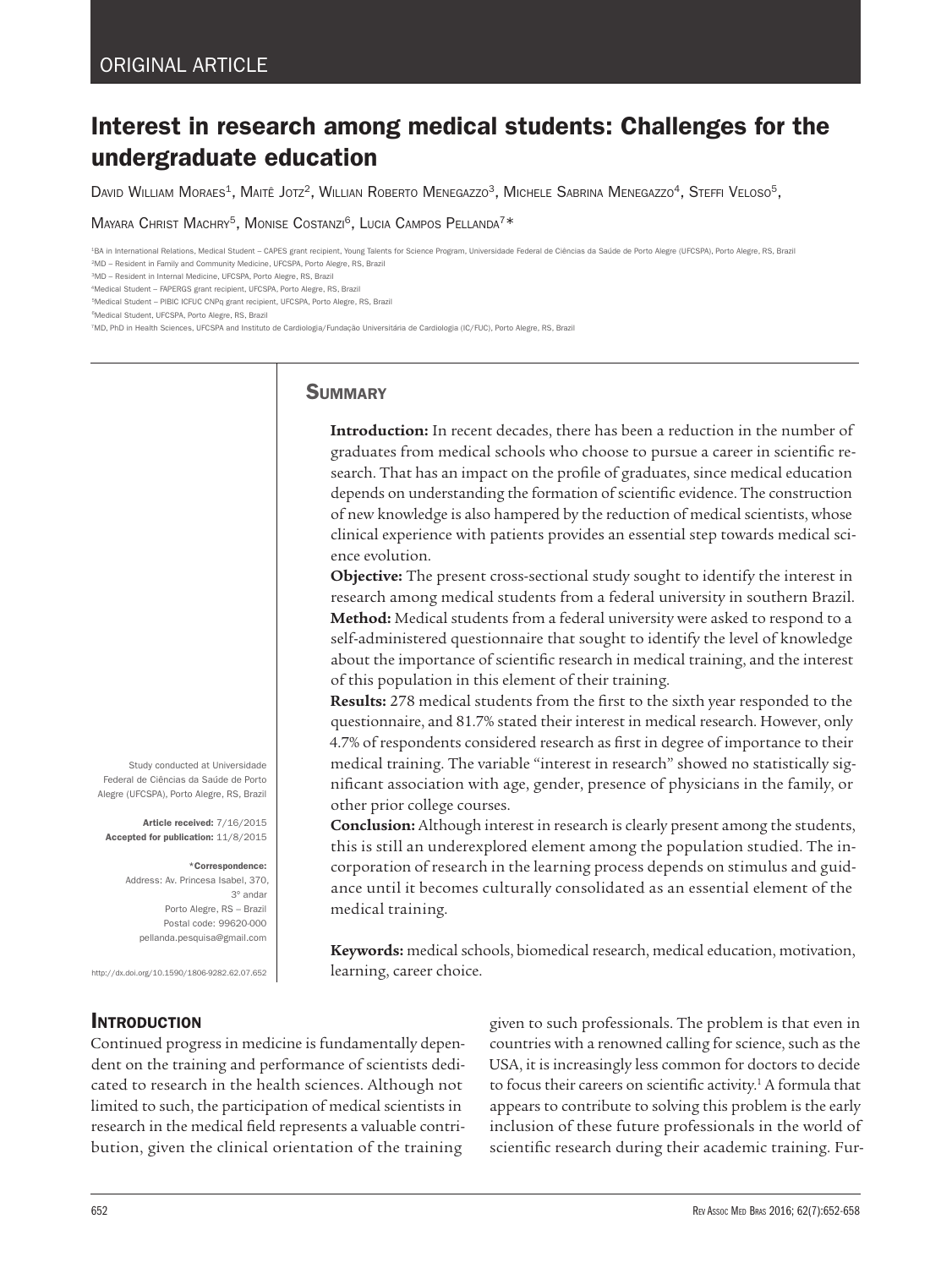thermore, the intersection between studying for medical practice and academic scientific activity allows the future professional to be placed on a path of cooperative participation in the process of constructing their own medical training, contributing to the development of both their clinical and their scientific skills.

The importance of scientific research for the physician goes beyond their direct involvement with this activity. Modern medicine is based on the search for evidence leading to a specific diagnosis and, for this reason, all physicians should know about research in order to understand the process for the formation of evidence.2 This close relationship is the basis for certain ideas stating that research fundamentals should be presented during the medical student's undergraduate period, and not just as another career option for those who have obtained their MD.

As most students entering medical school are unaware of how scientific research functions and its importance, interest in scientific activity tends to emerge during the course. The factors leading to the emergence of this interest are unknown. However, the influence of a scientific methodology course<sup>3</sup> and the opportunity to participate in scientific research during the entire degree tend to produce more researchers than limited participation during part of the higher education course.<sup>4</sup>

Based on these considerations, this study has the purpose of describing the interest in research among medical students at a federal university in Brazil, aimed at enhancing the educational planning of scientific methodology as subject and discussing its importance to medical training.

# **METHOD**

This is a cross-sectional study in which a questionnaire was applied to medical students at the Federal University of Health Sciences of Porto Alegre. All students from the first to the sixth year of the course were considered eligible to participate. Participation was voluntary, after an explanation about the research and signing the informed consent form. The project was approved by the institution's Ethics Committee (project number 10-646).

To calculate the sample size, interest in research among freshmen was estimated at approximately 20%, while among graduates this figure might possibly be higher, at 60%. For this difference, considering an alpha of 0.05 and a beta of 0.20, it would be necessary to study 28 students from each course year. A safety margin of 20% was added to compensate for possible losses.

The questionnaire contained questions about: the respondent's stage of the course; what would be the most important item for medical training in the respondent's opinion: practice, theory or research; if they had been in a different undergraduate program previously; if they had had contact with scientific research while in the other course; if there were physicians in their family; if any relative had postgraduate academic titles; if the respondent worked or intended to work with scientific research during the undergraduate program; if they intended to work with scientific research after graduation; if they intended to pursue an academic career; if they had any published scientific studies. Collection of data was held during the academic months of May to September 2011, by supervisors in the scientific methodology course trained specifically for this purpose.

The data was analyzed using a specific statistics program (SPSS for Windows). Tables were made of the absolute frequencies and percentages for characterization of the sample. The continuous variables were described using means and standard deviations, or medians and interquartile ranges. The comparisons between groups were undertaken using chi-squared test, Fisher's exact test, linear correlation, or t-test according to the variables compared. The values considered significant were those with p<0.05.

## **RESULTS**

The research population consisted of 278 medical students from the Federal University of Health Sciences of Porto Alegre. The average age of the population was 22.26 years, with a standard deviation of 2.898. One hundred and fifteen (115) participants were male and 163 were female. Students from all six years of the medical course participated, distributed according to the figures shown in Table 1. Most of the participants originate from the state of Rio Grande do Sul. The distribution of origins can be seen in Table 1.

As observed in the data presented in Table 2, 81.7% of the respondents declared they had an interest in research during their training. A percentage of 60.8% stated they had an interest in continuing research activities after graduation, 58.6% stated they had a desire to pursue an academic career and 10.4% declared that they already had a scientific publication.

When asked to rank the importance of the items "research", "theory", and "practice" for the medical training, 4.7% of respondents put research in first place. 77.7% of the sample chose practice as the pillar of greatest importance to their training.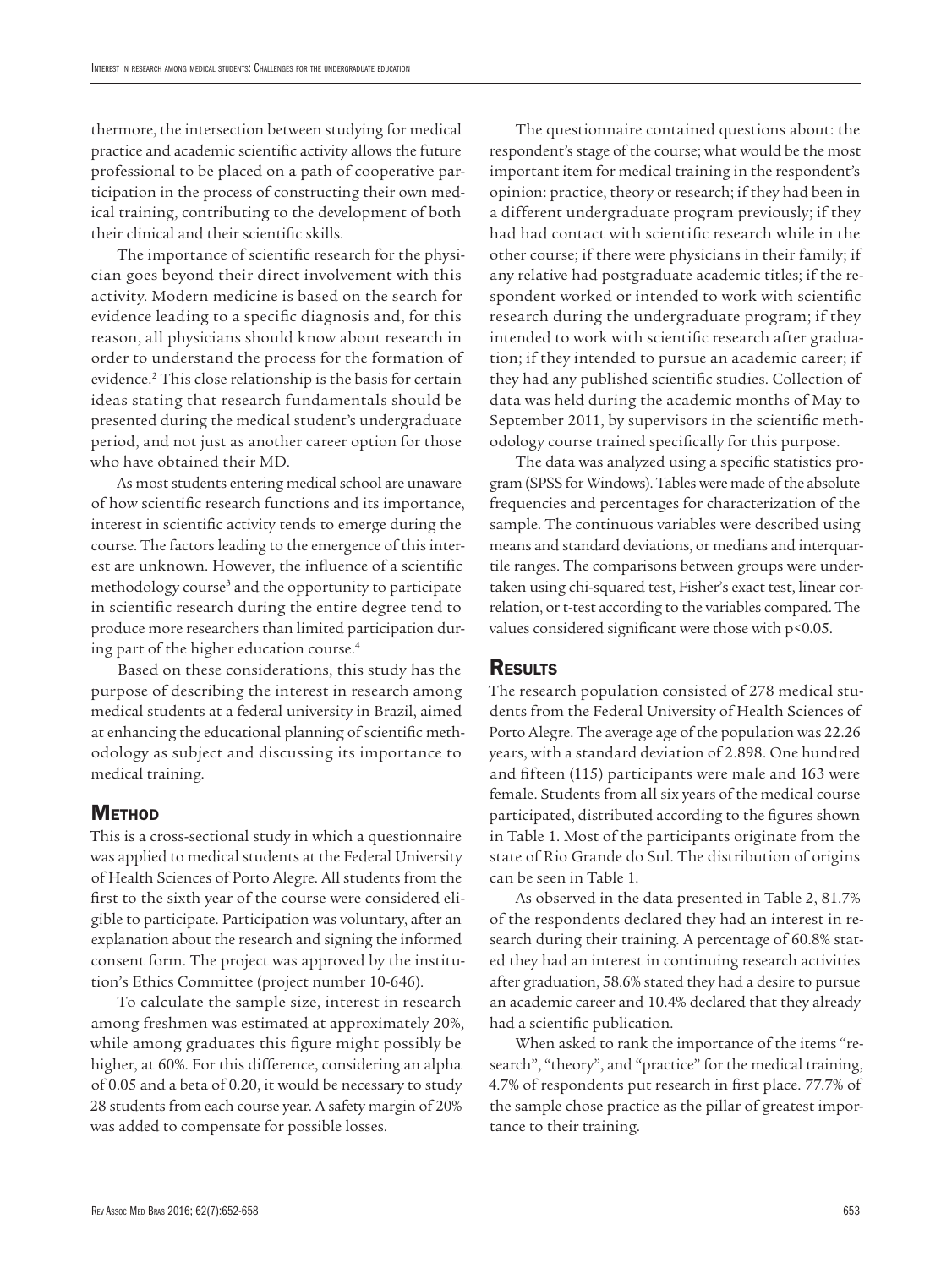| TABLE 1 Demographic characteristics of the population.   |              |  |
|----------------------------------------------------------|--------------|--|
| Characteristic                                           | Value        |  |
| Age (years)                                              | 22.26±2.898  |  |
| Gender                                                   |              |  |
| Male                                                     | 115 (41.4%)  |  |
| Female                                                   | 163 (58.6%)  |  |
| Year                                                     |              |  |
| 1 <sup>st</sup>                                          | 43 (15.5%)   |  |
| 2 <sup>nd</sup>                                          | 45 (16.2%)   |  |
| 3 <sup>rd</sup>                                          | 72 (25.9%)   |  |
| 4 <sup>th</sup>                                          | 57 (20.5%)   |  |
| 5 <sup>th</sup>                                          | 32 (11.5%)   |  |
| 6 <sup>th</sup>                                          | 29 (10.4%)   |  |
| Have you already taken a different undergraduate course? |              |  |
| Yes                                                      | 68 (24.5%)   |  |
| No                                                       | 210 (75.5%)  |  |
| Do you have relatives who are physicians?                |              |  |
| Yes                                                      | 58 (20.9%)   |  |
| No                                                       | 196 (70.5%)  |  |
| Did not respond                                          | 24 (8.6%)    |  |
| Student's state of origin                                |              |  |
| Rio Grande do Sul (RS)                                   | 191 (68.71%) |  |
| São Paulo (SP)                                           | 31 (11.15%)  |  |
| Santa Catarina (SC)                                      | 18 (6.47%)   |  |
| Paraná (PR)                                              | 10 (3.6%)    |  |
| Minas Gerais (MG)                                        | 8 (2.88%)    |  |
| Goiás (GO)                                               | 7(2.52%)     |  |
| Distrito Federal (DF)                                    | 3(1.08%)     |  |
| Alagoas (AL)                                             | 1(0.36%)     |  |
| Espírito Santo (ES)                                      | 1(0.36%)     |  |
| Mato Grosso do Sul (MS)                                  | 1(0.36%)     |  |
| Mato Grosso (MT)                                         | 1(0.36%)     |  |
| Piauí (PI)                                               | 1(0.36%)     |  |
| Rondônia (RO)                                            | 1(0.36%)     |  |
| Did not respond                                          | 4 (1.44%)    |  |
| Total                                                    | 278 (100%)   |  |

| <b>TABLE 2</b> Interest in research.                            |             |  |
|-----------------------------------------------------------------|-------------|--|
| Question                                                        | N           |  |
| Do you work or plan to work with research during your           |             |  |
| undergraduate program?                                          |             |  |
| Yes                                                             | 227 (81.7%) |  |
| No                                                              | 50 (18%)    |  |
| Did not respond                                                 | $1(0.4\%)$  |  |
| Do you plan to continue working with research after graduation? |             |  |
| Yes                                                             | 169 (60.8%) |  |
|                                                                 | (Continue)  |  |

| TABLE 2 (Cont.) Interest in research.                              |             |  |
|--------------------------------------------------------------------|-------------|--|
| Question                                                           | N           |  |
| No                                                                 | 71 (25.5%)  |  |
| Did not respond                                                    | 38 (13.7%)  |  |
| Do you intend to pursue an academic career?                        |             |  |
| Yes                                                                | 163 (58.6%) |  |
| No                                                                 | 110 (39.6%) |  |
| Did not respond                                                    | 5(1.8%)     |  |
| In your opinion, which is the most important for medical training: |             |  |
| "research", "theory" or "practice"?                                |             |  |
| Research                                                           | 13 (4.7%)   |  |
| Theory                                                             | 49 (17.6%)  |  |
| Practice                                                           | 216 (77.7%) |  |
| Do you have any studies published in a scientific journal?         |             |  |
| Yes                                                                | 29 (10.4%)  |  |
| No                                                                 | 247 (88.8%) |  |
| Did not respond                                                    | 2(0.7%)     |  |

The data presented in Figure 1 indicate the variation between the 6 years of the medical course in terms of interest in research during and after the course, respectively.

Considering the variables "research during the undergraduate program" and "interest in research after the course", it was noted that people with an interest during the course also reported that they intend to maintain this interest after they graduate (p<0.001). The interest during the undergraduate program variable did not present a statistically significant association with age (p=0.755), gender (p=0.118), presence of physicians in the family (p=0.387) or other prior higher education course (p=0.314). Similarly, the variable interest in research after graduation also showed no significant associations with the variables age (p=0.972), gender (p=0.744), presence of physicians in the family (p=1.00) or other prior higher education course (p=0.115).

#### **Discussion**

In this cross-sectional study with students from all years of the medicine course at the Federal University of Health Sciences of Porto Alegre, it was noted that a large proportion of students is interested in conducting research activities during their training and continuing these activities after the conclusion of the course. More than half of the students want to pursue an academic career. Some of the respondents are already effectively involved in the scientific process, and a significant proportion of undergraduates (around 10%) declared that they already had a scientific publication.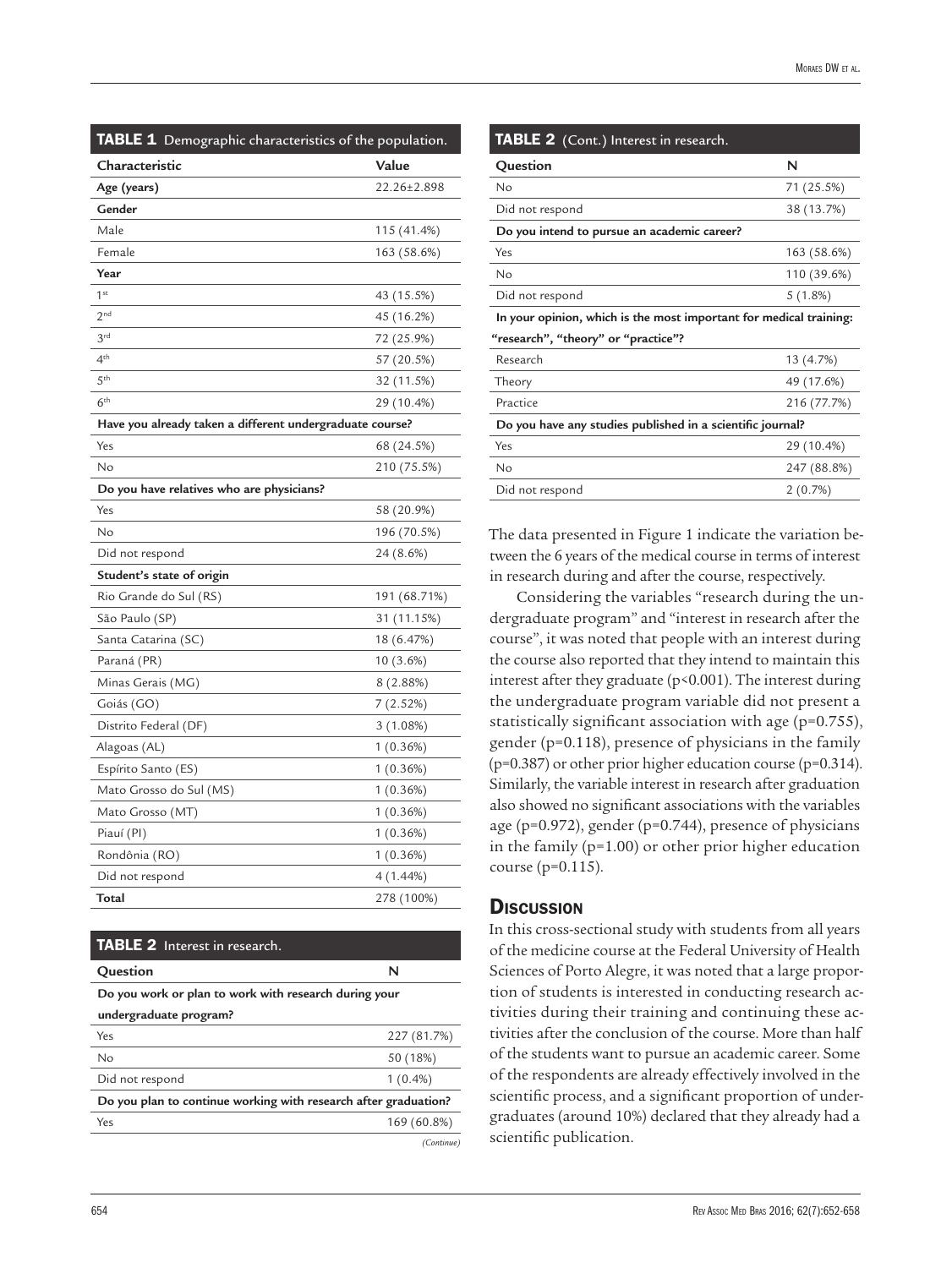

The advancement of scientific studies in the biomedical areas has increased the need to recruit more and more health professionals to the area of research.<sup>5</sup> Preliminary studies demonstrate high levels of interest in research among medical students, with the intention of integrating scientific activity with their curricular activity. However, many of them do not understand the benefits of research during their training period.6 Despite growing interest over time during the medical course, $3$  a decreasing number of new medical researchers have effectively been verified in recent years.<sup>7</sup>

This verification contrasts with the research's findings, which indicate a high level of interest in an academic career among students. This apparent discrepancy may be explained by specific characteristics of the university where the research was conducted. Since the beginning of the process that culminated in the transformation of the Federal University Foundation of Medical Sciences of Port Alegre into the Federal University of Health Sciences of Porto Alegre, in 2008, several other courses in the health area were added to the institution. With the addition of these new biomedical science courses, such as pharmacy, physiotherapy, and nursing, there was a boom in the field of research within the university, with the opening of new, modern research laboratories, in addition to the possibility of dialog and partnerships between various academic courses. This event has probably changed the profile of our medical school graduates, traditionally a professional more inclined to medical practice than research activity, as shown in the studies referenced above.

In the present study, we noted that most of the medical students of the Federal University of Health Sciences of Porto Alegre who responded to the survey stated they had an interest in research activities. The initial hypothesis that estimated interest to the order of 20% among freshmen and interest in 60% of graduating students was not confirmed. Instead, a more equitable and homogeneous distribution was found throughout the course, without significant fluctuations.

We also noted that a portion of the respondents to the survey already had published scientific studies. Depending on the characteristics of certain studies in the health area, some of which were undertaken over a long period of time and therefore sometimes involving a rotating team of researchers, we should also consider that other students who were possibly participating in research projects at the time the questionnaire was applied could have their work published by the end of their undergraduate program, or even afterwards.

Most of the students who participate in scientific studies choose research in clinical areas.<sup>5</sup> Previous studies have already shown that medical students in the first years, who are studying basic sciences, are more eager to participate in clinical trials than students carrying out medical rotations.<sup>8</sup> Payment is also an important motivational factor for research.<sup>5,8</sup>

For Ley and Rosenberg, there are three obstacles for medical students pursuing an academic career: accumulated debts (with student loans); the long training period; and uncertainty of success.<sup>9</sup> From the first factor, we can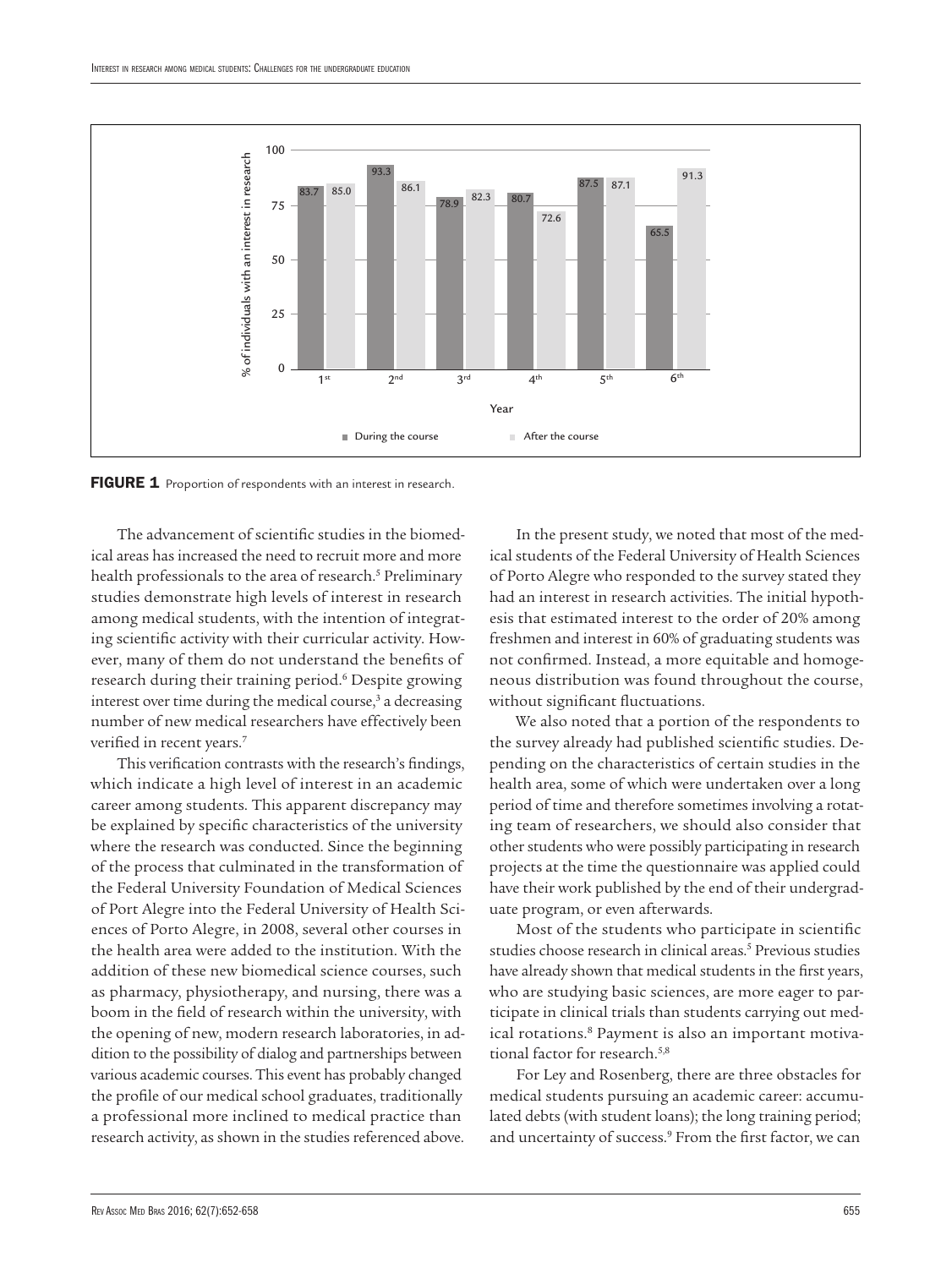derive the urgency of financial independence, in contrast to the second factor, namely the long path required for building a solid academic career. Considering this, clinical practice seems to be justified as a first-choice option, to the detriment of an academic career, which thereby lacks new aspirants. Thus, there is a need for governments and institutions to develop or improve incentive and benefit programs in order to elicit more physicians as candidates for an academic career.

Some medical students consider scientific research crucial for their future medical activity,<sup>6</sup> with 80% of them stating their interest in putting into practice what they learned in their respective study has increased. Better guidance for medical students to conduct scientific studies is also considered crucial, so that they can publish their work and maintain their interest in science.<sup>10</sup> Even those who do not wish to pursue an academic career can benefit from the experience of scientific research in their professional practice given that nowadays professionals who know how to search scientific information and to critically evaluate it are essential.

Analyzing the interest in research seen in the different stages of the medical course, there is a relatively homogeneous and high distribution across all years. This information seems relevant to us, considering that academic research is traditionally an optional and voluntary element in medical training in Brazil, and that the compulsory curricular demands include a high amount of theoretical subjects in the early years, corresponding to the basic and clinical cycles and to mandatory internships, during the internship cycle, during the last years of medical training.

However, the positive data showing the interest in research contrast with the widely known fact that there is a shortage of medical professionals that effectively end up pursuing an academic career. Compared to curricular academic activity, research activity requires proactive effort from the student, as well as greater independence. However, although this independence is a desirable attribute for a researcher, it should be included in a scenario that takes into consideration that the student is still an apprentice and, as such, requires constant direction, especially during their freshman year and while being introduced to research. Therefore, stimulating the emergence of new researchers requires the implementation of affirmative and comprehensive action in order to direct the student at early stages.

Targeted actions have been tested worldwide in order to deal with the declining interest in scientific careers within the medical world. At a faculty of Queen's University in Canada, a study has shown that the inclusion of a

compulsory elective subject called Critical Investigation in the students' medical curriculum led to positive results in the motivation of such students in relation to research activities.7 The results of a similar study at Zagreb University of Medicine in Croatia are in accord, showing that the experience of a compulsory subject, The Principles of Scientific Research in Medicine, led to a positive impact on students' perception in relation to science and scientific research.<sup>11</sup>

In Brazil, similar initiatives have been implemented with the aim of encouraging national scientific production. Examples of this are the Science without Borders and Young Talents for Science programs, both implemented by the Brazilian federal government through its research funding agencies, with the purpose of investing in the creation of future researchers, also in the medical field.

Analyzing the results of our research involving this specific population, the importance given to research for medical training draws our attention, as it has been put in last place on a scale of priorities that also include theory and practice as instruments for training. Only 4.7% of respondents put research in the first place in level of importance to their training. It seems to us that this is in accordance with a technicist trend within medical education,12-14 in which the incorporation of technology and the ability of the future doctor to understand it have replaced more intuitive medicine focused on medical history, whose investigative process depends more on method than technology. This impression is corroborated by the fact that the vast majority chose practice as the pillar of greatest importance to their training.

An interest in research does not necessarily imply a choice for a future academic career. When considered well, an interest in research means understanding its importance to medical training, which, in addition to technique, is also questioning and investigative. Furthermore, it means considering a commitment to active participation in educational training itself.

Technicist medicine seems to want to dispense with training based on individual discoveries through research in favor of training that enables understanding of ultramodern tests and technicized diagnostics. Here, concern is not for the advent of technology, which is always welcome in order to assist health professionals, but for gradual abandonment in the training of future doctors dedicated to scientific research, which is important not only to universities but also to medical outpatient clinics and individual practices.

During the analysis of the data collected for the research, the data were cross-referenced in order to find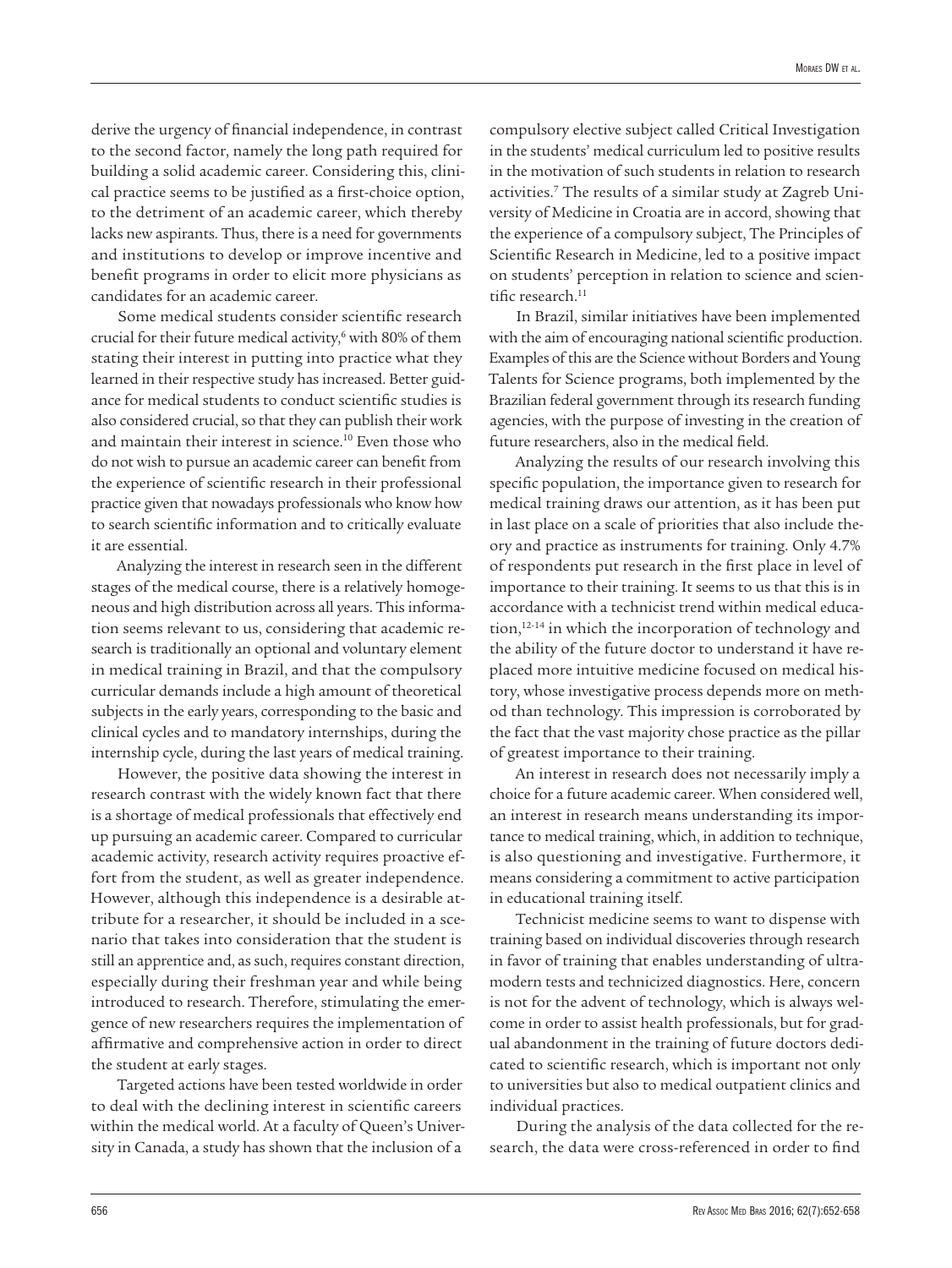variables that could elucidate the reasons that lead to an interest in research. Among these potential variables, the data relating to an interest in research were cross- -referenced with: the gender of the respondent; any previous university degree; the existence of physicians among relatives; and the existence of researchers among relatives. No statistically valid relationship was found in the cross- -referencing of the data collected from participating medical students.

The absence of a specific determinant of interest in research reinforces the importance of the issue, given that it implies that occasional factors must be multiple and scattered. It can also be implied that such factors are probably of an essentially individual nature. Thus, a project for encouraging research would also possibly have to operate in a manner that is more personalized to the individual characteristics and demands of the students.

Furthermore, it seems to us that in the diversion away from the career of researcher there is an underlying sociocultural element that identifies the physician mostly as the operator of medicine and less as its developer or instigator. This divergence between clinical practice and investigative practice becomes more and more relevant to the extent in which the benefits of modern medicine, such as genetic and molecular approaches to diseases, require an investigative capacity from the physician within the clinical assessment of such, $15$  meaning that advances made by research may cut across the distance between the laboratory and the doctor's office.

Although playing a fundamental role for the initial guidance of those students already inclined toward scientific research, introductory courses specifically aimed at encouraging and focusing on research, such as scientific methodology, do not appear to adequately fulfill the role of stimulating the vocation for research by itself. It seems to us that a change to the content of the subjects in the medical degree, that is, including greater focus on the development of investigative skills, could contribute much to the awakening new scientific vocations among the students.

### Limitations of the study

The data were collected using a non-validated, self-applied questionnaire. The sample was comprised of respondents who volunteered to the survey, which in itself may have selected individuals already predisposed to the field of research. However, as the objective of this work was to provide an overview about interest in research, and given that we achieved a number of respondents according to

that specified initially in the methodology, these possible limitations do not negate the value of the study's findings.

#### **CONCLUSION**

The study conducted showed that medical students at the Federal University of Health Sciences of Porto Alegre are inclined toward research activity. However, it was not possible to identify which factors hold an influence on this inclination. This circumstance poses a challenge for planning actions focused at stimulating research, and suggests that whenever working on specific aspects is impossible, the approach should perhaps begin with an educational plan directed to research, in which the student is monitored in a serial manner throughout their training, with permanent incentives and the establishment of goals, ranging from an understanding of the importance of the subject up to effective publication of a scientific work.

#### Resumo

Interesse em pesquisa entre estudantes de medicina: desafios para a graduação

**Introdução:** nas últimas décadas, diminuiu o número de egressos de escolas médicas que optam por se dedicar à pesquisa científica. Isso tem impacto sobre o perfil dos profissionais formados, já que o aprendizado médico é indissociável da compreensão da formação da evidência científica. A formação de novo conhecimento é prejudicada com a redução de pesquisadores médicos, cujo contato clínico com os pacientes fornece etapa essencial na evolução da ciência médica.

**Objetivo:** o presente estudo transversal buscou identificar o interesse em pesquisa entre estudantes de medicina de uma universidade federal do Sul do Brasil.

**Método:** estudantes de medicina de uma universidade federal foram convidados a responder um questionário autoaplicável que buscou identificar o nível de conhecimento sobre a importância da pesquisa científica na formação do médico, bem como o interesse dessa população por esse elemento da formação.

**Resultados:** 278 estudantes de todas as séries do curso de medicina responderam ao questionário, e 81,7% declararam interesse pela pesquisa científica. Contudo, apenas 4,7% dos entrevistados consideraram a pesquisa em primeiro lugar em grau de importância para a sua formação. A variável "interesse em pesquisa" não apresentou associação estatisticamente significativa com idade, gênero, presença de médicos na família ou outro curso superior prévio.